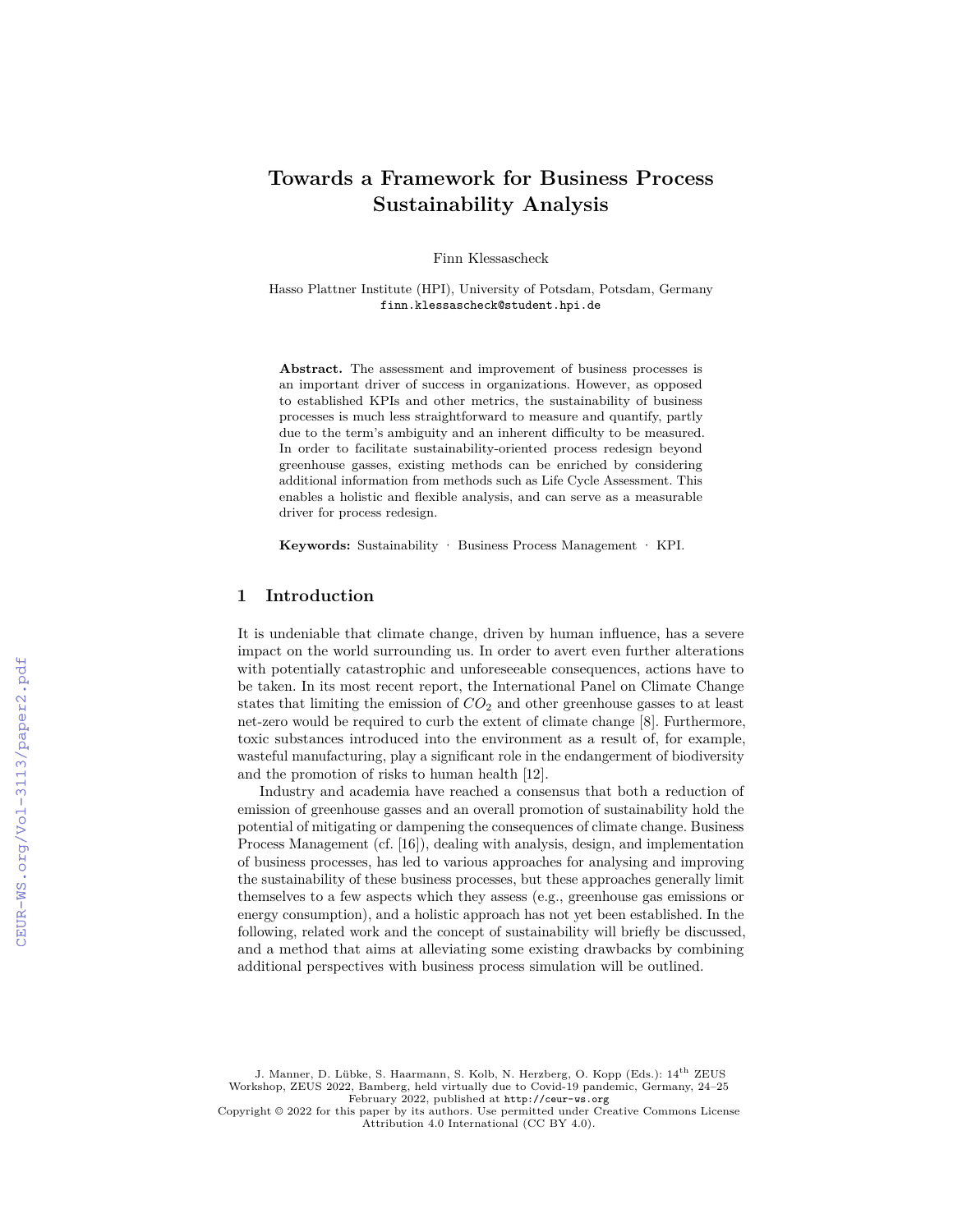# **2 Related Work**

In the recent years, three main ways of integrating aspects of sustainability into the toolset of BPM have emerged:

- 1. **Activity-based costing, ABC** Methods which aim at measuring the impact of a business process based on the individual cost of activities in terms of, most commonly, greenhouse gasses, derived from a priori knowledge of what cost an activity incurs. Activity-based emission analysis (ABE) (cf. [10, 11]) focusses on emissions according to the different scopes of the GHG Protocol<sup>1</sup>, a set of standards for greenhouse gas accounting for businesses and governments.
- 2. **Structure-based costing** Methods which aim at measuring a processlevel degree of sustainability by checking whether specific patterns that contribute to sustainability in the domain of that process are followed [6, 7].
- 3. **Modelling concepts** Methods which aim at enabling the expression and modelling of the carbon footprint and greenhouse gas emissions of a process [11].

Generally, all these approaches operate under a shared definition of sustainability: *Sustainability* = *environmental* + *social* + *economic sustainability* (cf. [15, 18]). As per [1], the economic facet deals with controlled growth, the social facet with inter- and intra-generational justice, and the environmental facet with preservation of the natural basis of life and its lifecycle. Figure 1 illustrates the interrelationship between the three facets.

The focus here, however, generally lies on environmental sustainability, and in that, only on greenhouse gasses according to the GHG Protocol [6, 10, 17] or energy consumption [13]. Nonetheless, it should be noted that the aspect of environmental sustainability is concerned with the preservation of the natural basis of life and its lifecycles, and the security of the ecological conditions of human survival in general (cf. [1, 5]). Here, it should be stressed that not just greenhouse gas emissions have a negative impact in that regard (cf. [12]), and therefore more factors should be considered in such an environmental sustainability analysis – be it the amount of toxic materials involved, or amount of waste generated, or the general detrimental impact the involved materials have on the environment. Furthermore, all three ways strongly constrain themselves to a specific domain, or even a specific process, in order to validly assess the



**Fig. 1.** Triad model of sustainability, adapted from [9]

sustainability. Additionally, activity-based costing is predominantly based on

 $^{\rm 1}$  <https://ghgprotocol.org/>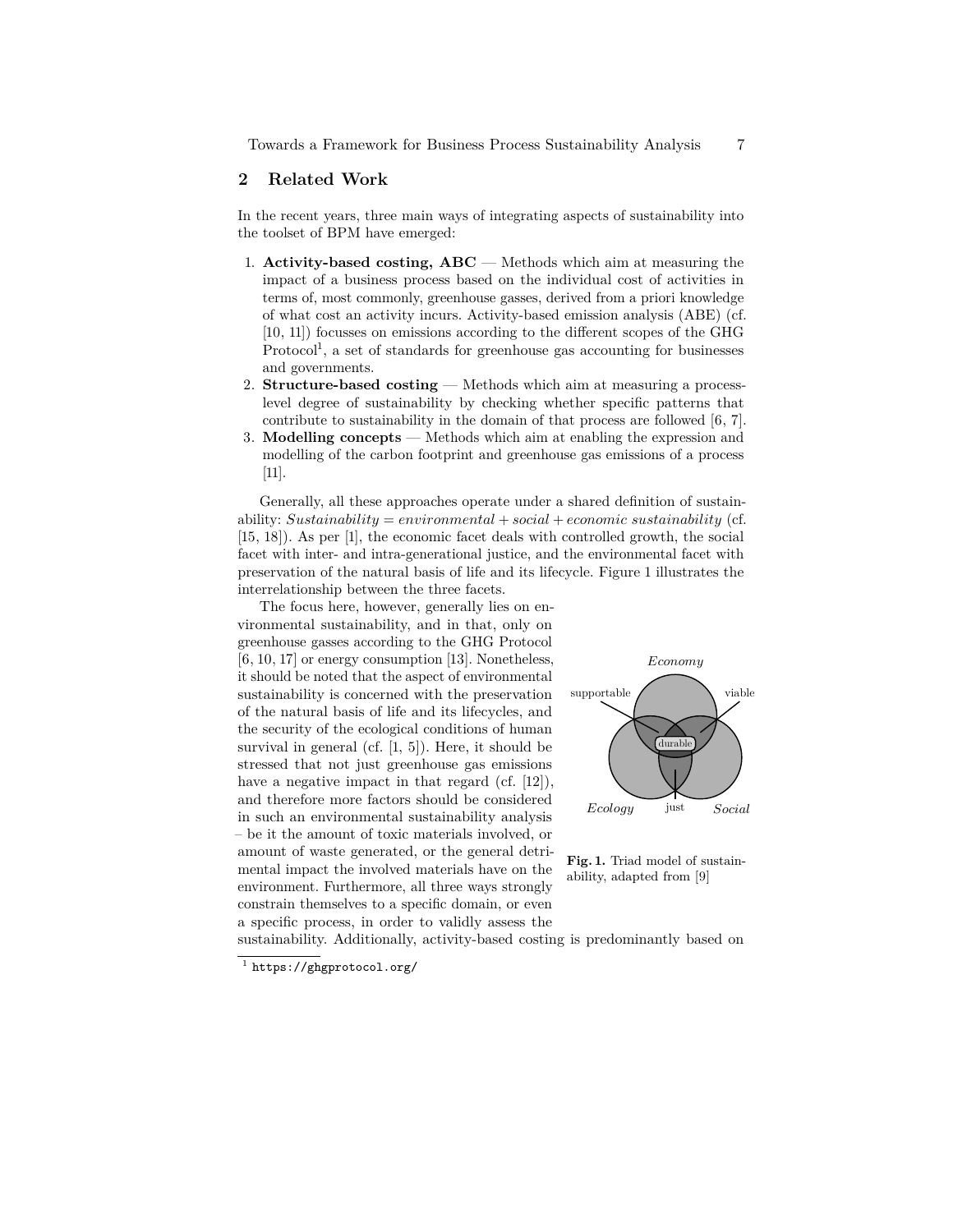#### 8 Finn Klessascheck

pre-determined costing measures, which assign costs to activities derived from certain measures, e.g., the amount of  $CO<sub>2</sub>$  produced per page of paper, and the average number of sheets of paper involved in that activity. However, more than just paper might be involved in that activity in a greenhouse gas-causing fashion, and the degree of sustainability might be influenced more heavily by outliers, not allowing the aggregation using the average. Moreover, to what degree certain patterns contribute to the sustainability of a process highly depends on estimates as well, where the influence some factors have over others is never assessed but just estimated in order determine the more preferable patterns  $(cf. [4, 6])$ .

### **3 Research Objective**

The overall situation leads me to pose the following research questions:

- 1. How can the current understanding of sustainability be adapted to provide a holistic picture in conjunction with a processes-level view?
- 2. How can ABC/ABE methods be extended to include other factors beyond greenhouse gas emissions according to a holistic understanding of sustainability?
- 3. How can this extension be leveraged in a practical setting, e.g., in order to drive process redesign, and how can this be implemented?

In order to establish a holistic approach that enables a quantitative analysis of business processes w.r.t. sustainability, I aim to extend existing activity-based costing approaches by considering additional data, and leverage process simulation to arrive at a more accurate assessment.

In product design, the Life Cycle Assessment (LCA) method has been established in order to assess the environmental impact of different materials and products in a holistic fashion [2]. Using LCA, the impact of products or processes according to several measures can be determined and expressed in terms of numerical scores. Such an LCA methodology is well-suited to enrich existing sustainability analysis methods based on greenhouse gas-focussed activity-based costing, and provides a useful and actionable contribution when applied in a process-level setting. In detail, each activity can be assessed individually based on the LCA method and, for example, the relevant materials or resources involved in the execution. Additionally, based on the evaluation and scores of all activities, a measure indicating the overall impact of the process and its instances and variants can be determined. Here, the impact of activities and the process itself over the course of multiple process executions with different activity and process configurations can be assessed by using process simulation. Both individual and overall scores can then be leveraged to enable process redesign with a focus on improving sustainability and decreasing the environmental impact. It might also be feasible, in future work, to combine this approach with others that aim to optimize different metrics such as performance, service quality, or alignment with certain incentives (e.g.,  $[3, 14]$ ), to allow process redesign w.r.t. sustainability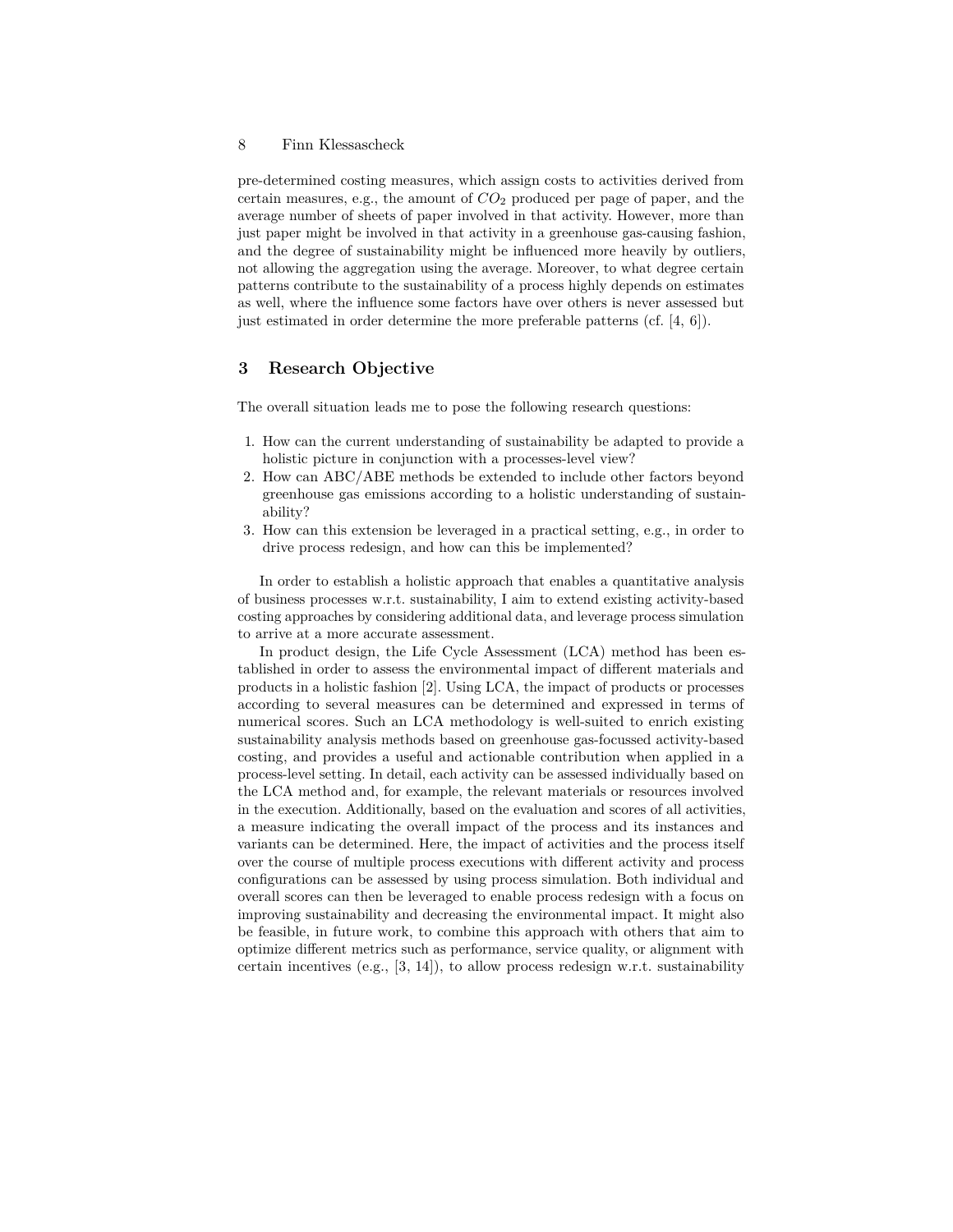while maintaining other desirable properties of the process. An interesting question could also be how these different perspectives should be prioritized and reconciled with each other.

# **4 Conclusion**

This position paper discusses the need for facilitating a holistic analysis of business process sustainability than allowed by the existing works. With a combination of activity-based costing methods and data elicited through Life Cycle Assessment methods, a clearer understanding can be reached. This understanding can then be used to re-design processes with sustainability as the primary motivator.

# **References**

- 1. Bauer, S.: Leitbild der Nachhaltigen Entwicklung | bpb. Bundeszentrale für politische Bildung (2008-05-06), [https://www.bpb.de/izpb/8983/leitbild-der](https://www.bpb.de/izpb/8983/leitbild-der-nachhaltigen-entwicklung?p=all)[nachhaltigen-entwicklung?p=all](https://www.bpb.de/izpb/8983/leitbild-der-nachhaltigen-entwicklung?p=all)
- 2. Finnveden, G., Hauschild, M.Z., Ekvall, T., Guinée, J., Heijungs, R., Hellweg, S., Koehler, A., Pennington, D., Suh, S.: Recent developments in Life Cycle Assessment. Journal of Environmental Management 91(1), 1–21 (2009)
- 3. Heindel, T., Weber, I.: Incentive Alignment of Business Processes. In: Business Process Management. vol. 12168, pp. 93–110. Springer, Cham (2020), [https:](https://link.springer.com/chapter/10.1007/978-3-030-58666-9_6) [//link.springer.com/chapter/10.1007/978-3-030-58666-9\\_6](https://link.springer.com/chapter/10.1007/978-3-030-58666-9_6)
- 4. Houy, C., Reiter, M., Fettke, P., Loos, P., Hoesch-Klohe, K., Ghose, A.: Advancing Business Process Technology for Humanity: Opportunities and Challenges of Green BPM for Sustainable Business Activities. In: Green Business Process Management, pp. 75–92. Springer (2012), [https://link.springer.com/chapter/10.1007/978-3-](https://link.springer.com/chapter/10.1007/978-3-642-27488-6_5) [642-27488-6\\_5](https://link.springer.com/chapter/10.1007/978-3-642-27488-6_5)
- 5. Johnston, P., Everard, M., Santillo, D., Robèrt, K.H.: Reclaiming the definition of sustainability. Environmental science and pollution research international 14(1), 60–66 (2007)
- 6. Lübbecke, P., Fettke, P., Loos, P.: Towards guidelines of modeling for ecology-aware process design. In: International Conference on Business Process Management. pp. 510–519 (2017)
- 7. Lübbecke, P., Goswami, A., Fettke, P.: A method for ecological process optimization based on compliance checking. In: 2018 IEEE 20th Conference on Business Informatics (CBI). vol. 1, pp. 119–128 (2018)
- 8. Masson-Delmotte, V., P. Zhai, A. Pirani, S. L. Connors, C. Péan, S. Berger, N. Caud, Y. Chen, L. Goldfarb, M. I. Gomis, M. Huang, K. Leitzell, E. Lonnoy, J. B. R. Matthews, T. K. Maycock, T. Waterfield, O. Yelekçi, R. Yu, B. Zhou: IPCC Climate Change 2021: The Physical Science Basis. Cambridge University Press (2021)
- 9. Pufé, I.: Was ist Nachhaltigkeit? Dimensionen und Chancen. Aus Politik und Zeitgeschichte, 64. Jg. pp. 15–20 (2014), [https://bpb.de/system/files/dokument\\_](https://bpb.de/system/files/dokument_pdf/APuZ_2014-31-32_online.pdf) [pdf/APuZ\\_2014-31-32\\_online.pdf](https://bpb.de/system/files/dokument_pdf/APuZ_2014-31-32_online.pdf)
- 10. Recker, J., Rosemann, M., Gohar, E.R.: Measuring the carbon footprint of business processes. In: International Conference on Business Process Management. pp. 511–520 (2010)